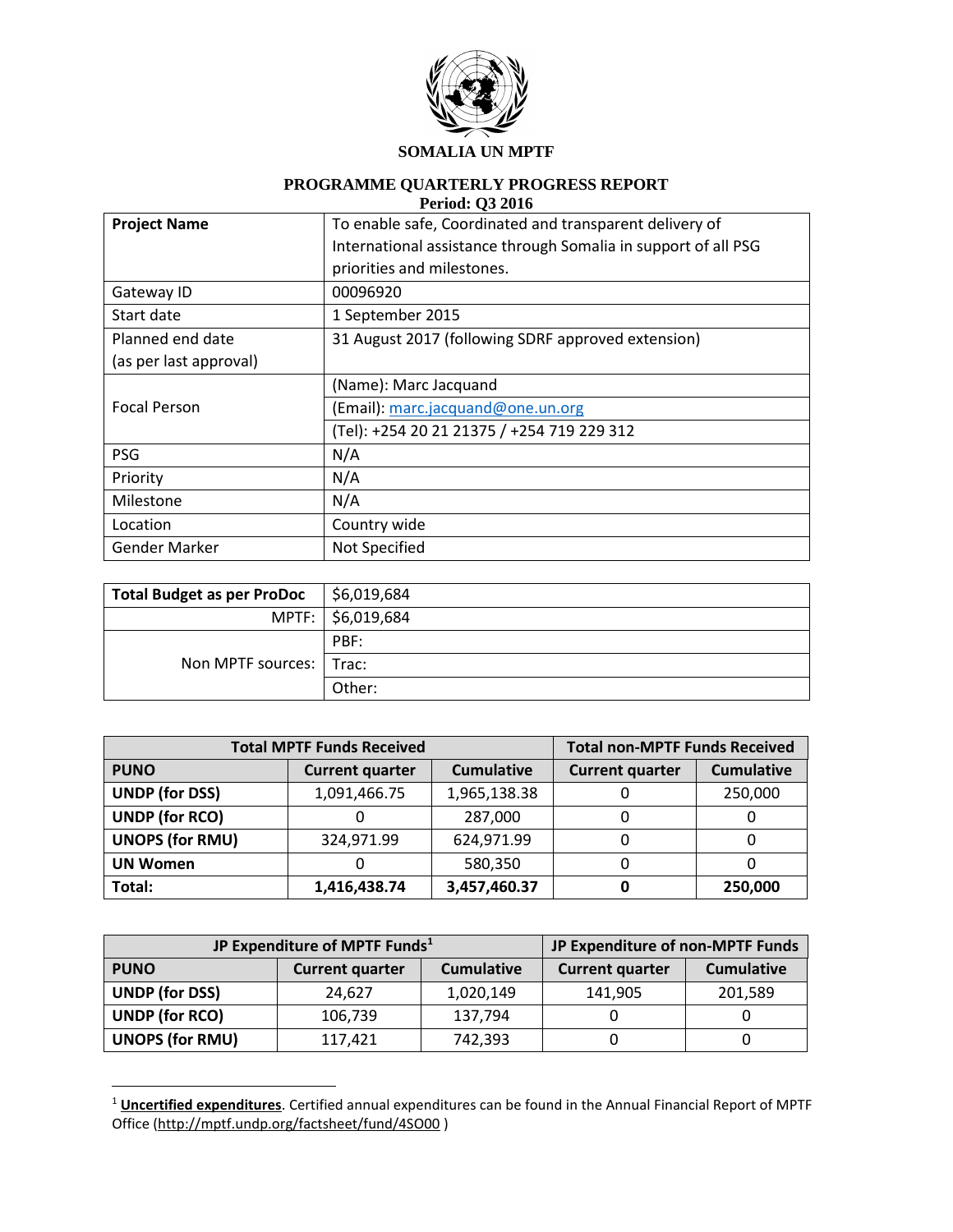

| <b>UN Women</b> | 191,714 | 341,502   |         |         |
|-----------------|---------|-----------|---------|---------|
| Total:          | 440,501 | 2,241,838 | 141,905 | 201,589 |

#### **SITUATION UPDATE**

There have been no significant changes in the context in which the Joint Programme on Enablers is being implemented since the last quarter of 2015. Security, risk management and coordination requirements continue to be high, in light of the highly volatile and complex operating environment**.** During the reporting period, operational challenges requiring enabling support have included, *inter alia*, the organization of the SDRF meetings in Mogadishu, a series of high profile VIP visits in Somalia, on-going negotiations over the SPU in Somaliland and Puntland, on-going renovations of the Conoco Airstrip and preparations for the electoral process.

#### **QUARTERLY PROGRESS REPORT RESULTS MATRIX**

#### **OUTCOME STATEMENT**

Coordinated, transparent and safe delivery of International assistance throughout Somalia.

### **SUB-OUTCOME 1 STATEMENT**

N/A

 $\overline{\phantom{a}}$ 

**UNDSS**

#### **Output 1**: Security Aircraft capacity maintained

|                                                       |                     | PROGRESS ON OUTPUT INDICATOR <sup>2</sup> |                              |  |
|-------------------------------------------------------|---------------------|-------------------------------------------|------------------------------|--|
| <b>INDICATOR</b>                                      | <b>TARGET</b>       | <b>THIS QUARTER</b>                       | <b>CUMULATIVE</b>            |  |
| Security aircraft is able to respond to urgent        | Capacity maintained | Capacity maintained                       | Capacity maintained          |  |
| security needs or to assess newly recovered           |                     | (within current                           | (within current              |  |
| areas                                                 |                     | requirements, which                       | requirements, which          |  |
|                                                       |                     | will require upgrades in                  | will require upgrades in     |  |
|                                                       |                     | 2016)                                     | 2016)                        |  |
| Output 2: Medical Emergency Response Team capacitated |                     |                                           |                              |  |
| # of teams providing MERT coverage in                 | <b>MERT</b> team    | <b>MERT</b> team established              | <b>MERT</b> team established |  |
| Somalia                                               | established in      | in Dolow, with limited                    | in Dolow, with limited       |  |
|                                                       | Dolow               | operational capacity                      | operational capacity         |  |
|                                                       |                     | (accommodation/office                     | (accommodation/offic         |  |
|                                                       |                     | space)                                    | e space)                     |  |
| <b>Output 3: Enhanced protected security</b>          |                     |                                           |                              |  |
| Armored vehicles available to enable                  | 4-6 vehicles are    | N/A                                       | 3 vehicles replaced          |  |
| transport of staff                                    | replaced with new   |                                           |                              |  |
|                                                       | armored vehicles    |                                           |                              |  |
| <b>Output 4: Airport road security (NISA project)</b> |                     |                                           |                              |  |

<sup>&</sup>lt;sup>2</sup> Fill in only the numbers or yes/no; no explanations to be given here.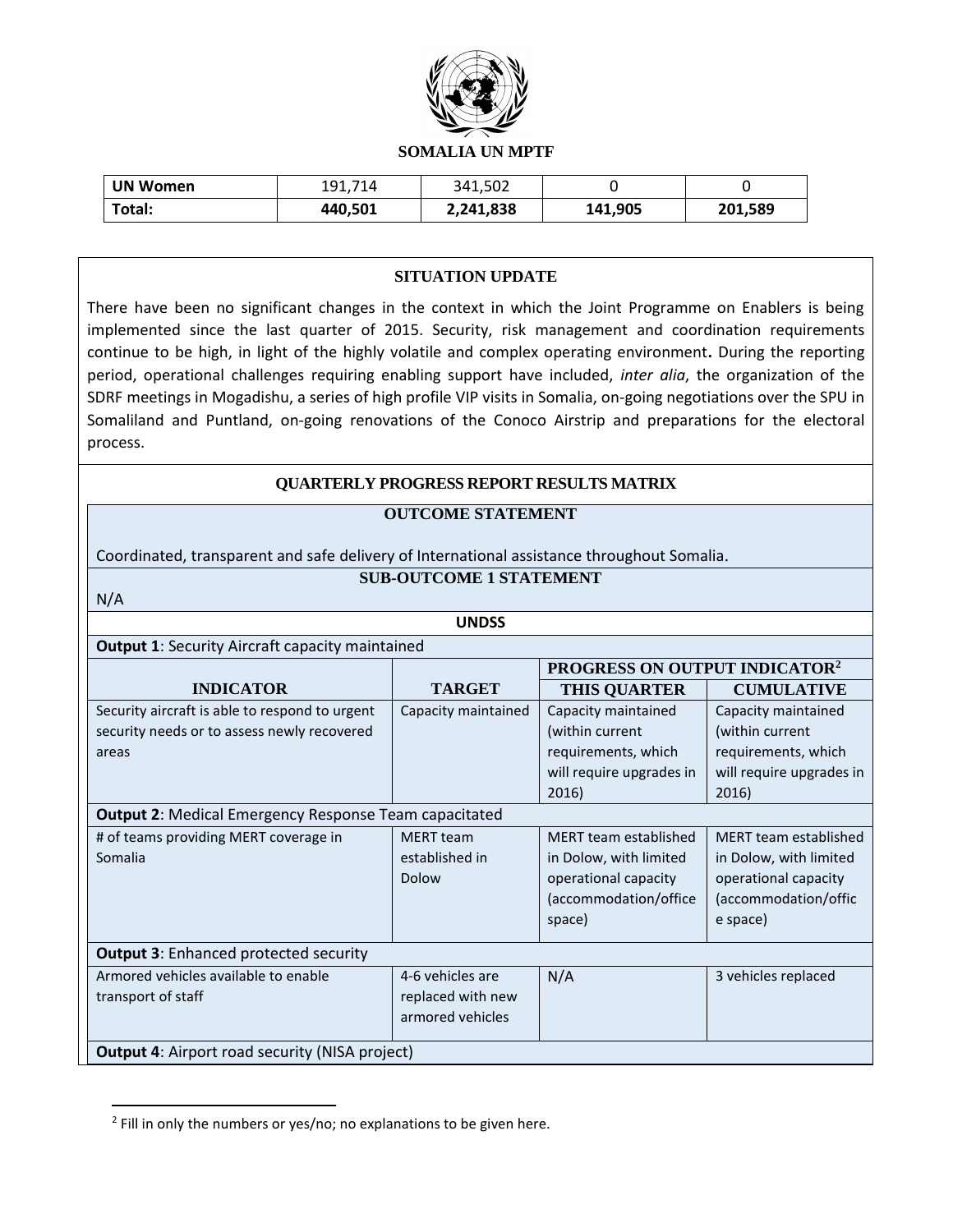

| Airport road security                                                              | <b>NISA security</b><br>apparatus on<br>airport road                                                                                                              | NISA security apparatus<br>on airport road<br>maintained                                                                                                                                                     | <b>NISA security</b><br>apparatus on airport<br>road maintained                                                                                                                         |
|------------------------------------------------------------------------------------|-------------------------------------------------------------------------------------------------------------------------------------------------------------------|--------------------------------------------------------------------------------------------------------------------------------------------------------------------------------------------------------------|-----------------------------------------------------------------------------------------------------------------------------------------------------------------------------------------|
|                                                                                    | maintained                                                                                                                                                        |                                                                                                                                                                                                              |                                                                                                                                                                                         |
|                                                                                    | <b>RCO</b>                                                                                                                                                        |                                                                                                                                                                                                              |                                                                                                                                                                                         |
| Output 1: Ensure the effective implementation of the ISF & New Deal Somali Compact |                                                                                                                                                                   |                                                                                                                                                                                                              |                                                                                                                                                                                         |
| Increased volume of funds through the o UN<br><b>MPTF</b>                          | 5 Joint Programmes<br>funded by the<br>UNMPTF; \$50<br>million<br>capitalization; 25%<br>of UN development<br>funding through the<br>UN MPTF (for all of<br>2016) | Two Joint Programmes<br>developed and<br>endorsed (Social<br>Protection, and<br>Refugee Return and<br>Reintegration)); \$24.4<br>million additional<br>donor resources<br>committed to the UN<br><b>MPTF</b> | 13 Joint Programmes<br>funded by the UN<br>MPTF; \$166.4 million<br>committed; 25% of UN<br>development funding<br>through the UN MPTF<br>(tbc)                                         |
| Increased support to implementation of<br>Compact and ISF events                   | Conclusion of the<br>ISF and<br>achievement of 90%<br>of the milestones<br>(for all of 2016)                                                                      | ISF monitoring halted;<br><b>Common Country</b><br><b>Analytical Exercise</b><br>developed, and ISF<br>review completed                                                                                      | The ISF monitoring<br>completed in February<br>2016 showed that, 32<br>milestones are on-<br>track (60%), 12<br>milestones are (23%)<br>off-track and 9<br>milestones (58%)<br>delayed. |
| Output 2: Improve the coherence and impact of the UN system in Somalia             |                                                                                                                                                                   |                                                                                                                                                                                                              |                                                                                                                                                                                         |
| Support to UN Joint Programming sustained                                          | 6 Joint Programmes<br>under implementation;<br>RCO consolidation of<br>reporting to MPTF<br>(for all of 2016)                                                     | Two Joint<br>Programmes<br>developed and<br>endorsed (Social<br>Protection, and<br>Refugee Return and<br>Reintegration)                                                                                      | 14 Joint Programmes<br>under implementation;<br>Quarterly reporting<br>system and capacities<br>in place                                                                                |
| Number of common analytical products                                               | 3 UNCT analytical<br>pieces developed that<br>support UN system<br>programming (for all of<br>2016)                                                               | one research piece<br>on stabilization<br>related<br>communication on-<br>going                                                                                                                              | Three (3) UNCT<br>analytical pieces<br>developed (Civil<br>Society engagement,<br><b>Common Country</b><br>Analytical Exercise;<br>Cost of Delivery)                                    |
| Level of UN system wide integration (Low,<br>Medium, High)                         | 2016: High - ISF (or<br>UNDAF) revised, and<br>new UN plan<br>developed between<br>mission and UNCT                                                               | <b>Common Country</b><br><b>Analytical Exercise</b><br>developed, and ISF<br>review completed<br>(for conclusion in                                                                                          | <b>Common Country</b><br><b>Analytical Exercise</b><br>developed, and ISF<br>review completed                                                                                           |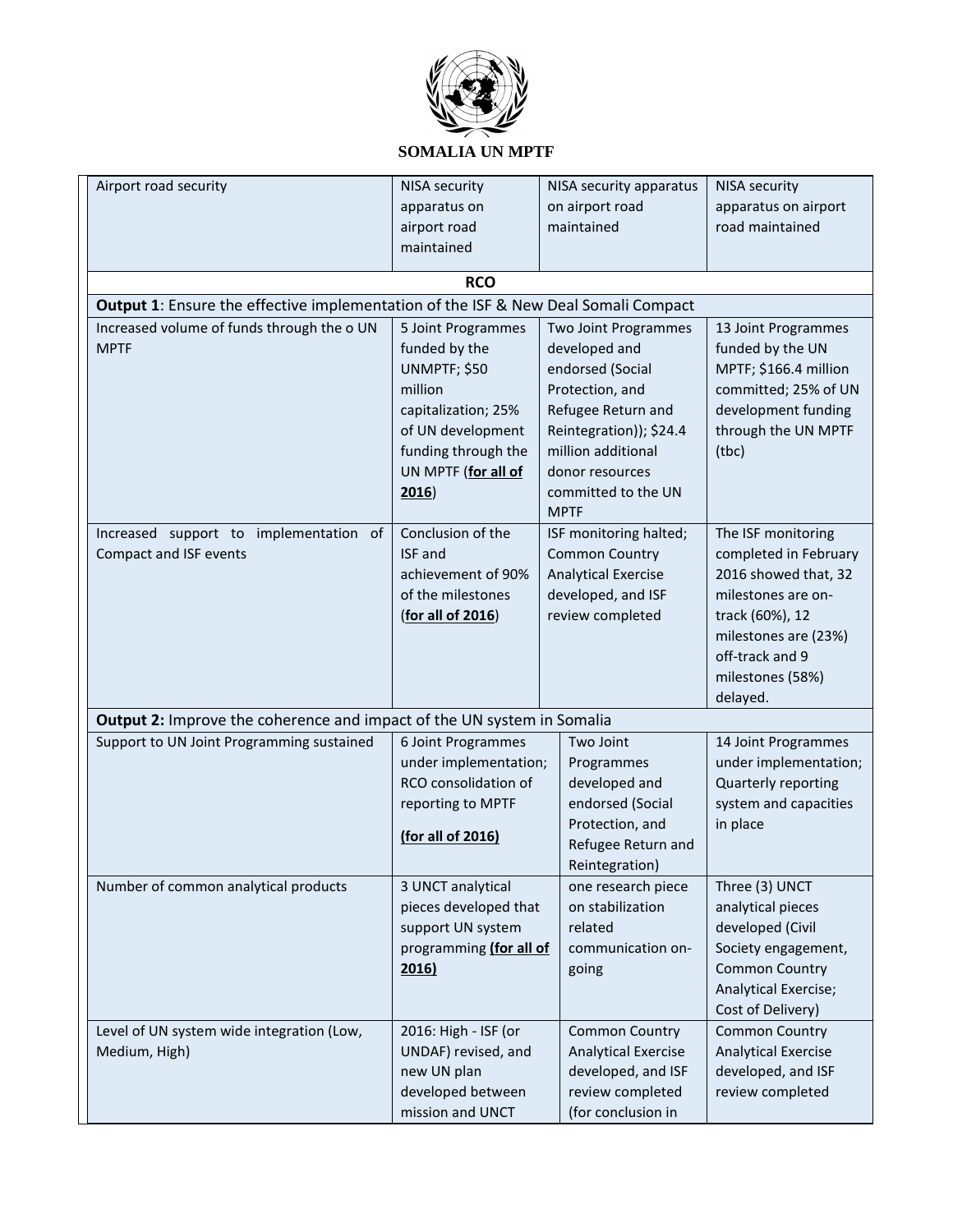

|                                                                        |                          | Q3); UN system       |                              |
|------------------------------------------------------------------------|--------------------------|----------------------|------------------------------|
|                                                                        |                          | wide strategic       |                              |
|                                                                        |                          | assessment initiated |                              |
| <b>Output 3:</b> Support effective international engagement in Somalia |                          |                      |                              |
| Effective UN-Donor forums sustained                                    | 2016: DPF carried out    | DPF forum            | DPF forum                    |
|                                                                        | in accordance with       | discontinued         | discontinued                 |
|                                                                        | 2015 feedback (it may    |                      |                              |
|                                                                        | be part of government-   |                      |                              |
|                                                                        | led meetings)            |                      |                              |
| Increased support to donor engagement                                  | 2016: Quarterly RC       | Monthly MPTF         | Monthly donor                |
| across Somalia                                                         | briefings; local donor   | donor briefings      | briefings held; donor        |
|                                                                        | briefings and mission    | held; donor          | missions and requests        |
|                                                                        | support upon request     | missions and         | supported; Supported         |
|                                                                        |                          | requests supported;  | donor/international          |
|                                                                        |                          |                      | community                    |
|                                                                        |                          |                      | engagement on HLPF;          |
|                                                                        |                          |                      | Supported                    |
|                                                                        |                          |                      | international                |
|                                                                        |                          |                      | participation in HALCF       |
|                                                                        |                          |                      | in Somaliland;               |
|                                                                        |                          |                      | <b>Supported UN Security</b> |
|                                                                        |                          |                      | Council visit                |
| <b>Output 4: Effective programme management</b>                        |                          |                      |                              |
| Increased RCO donor outreach and reporting                             | 2016: 3 donor            | 1 DRSG/RC/HC         | 2 DSRSG/RC/HC donor          |
|                                                                        | briefings/presentation   | donor briefing to    | briefing; 1 donor            |
|                                                                        | on results, activities   | ICCG (September)     | briefing to SDG on           |
|                                                                        | and budget; 100% on      | and RCO              | Enabler programme            |
|                                                                        | time donor reporting     | participation in     | and Cost of Delivery         |
|                                                                        |                          | SDG); MPTF Q2        | held in March;               |
|                                                                        |                          | report issued on     | Quarterly reports            |
|                                                                        |                          | time (31 July 2016)  | issued on time;              |
|                                                                        |                          |                      | monthly donor                |
|                                                                        |                          |                      | briefings organized          |
|                                                                        | <b>RMU</b>               |                      |                              |
| <b>Output 1:</b> Enhanced collective risk management approaches        |                          |                      |                              |
| Number of collective tools agreed and used                             | 2016:<br>(2)<br>two      | N/A                  | One (1) Internal             |
| by the UNCT                                                            | additional<br>risk       |                      | Investigation                |
|                                                                        | management<br>tools      |                      | Information sharing          |
|                                                                        | agreed by the UNCT       |                      | protocol for UN              |
|                                                                        |                          |                      | developed (not               |
|                                                                        |                          |                      | endorsed yet)                |
|                                                                        |                          |                      |                              |
| Number of collective tools agreed and used                             | 2016:<br>risk<br>Two     | N/A                  | Two (2) Risk                 |
| between UN, NGOs, and donors                                           | tools<br>management      |                      | Management Manual            |
|                                                                        | approved<br>Multi-<br>by |                      | developed and                |
|                                                                        | Party Risk Forum         |                      | endorsed for NGOs            |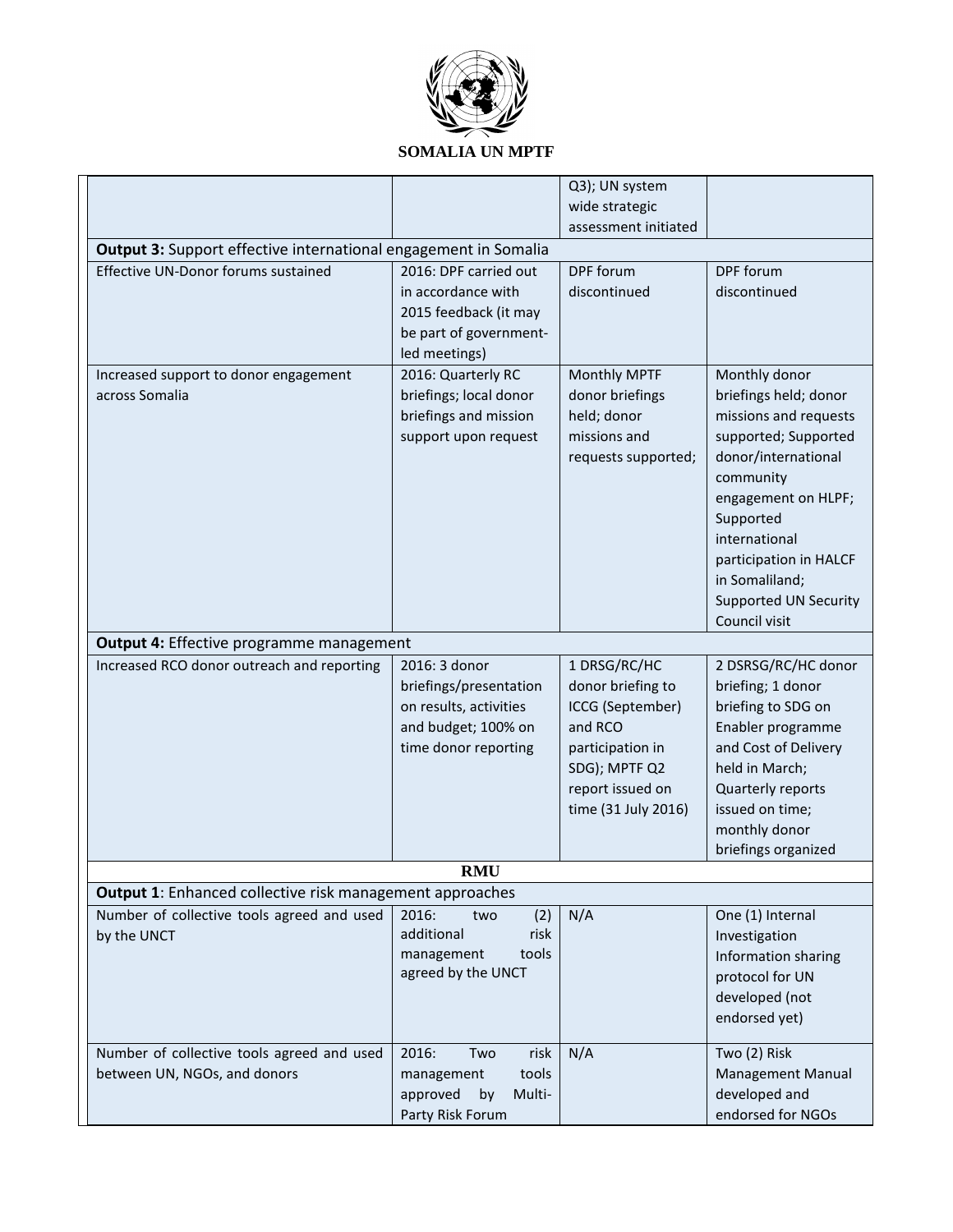

|                                                                                                            |                                     |                                | (English & Somali; One  |
|------------------------------------------------------------------------------------------------------------|-------------------------------------|--------------------------------|-------------------------|
|                                                                                                            |                                     |                                | (1) Report/research     |
|                                                                                                            |                                     |                                | paper developed -       |
|                                                                                                            |                                     |                                | 'Money Transfer         |
|                                                                                                            |                                     |                                | Operators & Somalia:    |
|                                                                                                            |                                     |                                | Risks, Challenges &     |
|                                                                                                            |                                     |                                | lessons learnt'         |
| Output 2: Increased information sharing, both within the UN and between the UN, government donors, and NGO |                                     |                                |                         |
| Increase in contract value in CIMS (internal                                                               | 2016: \$4 billion                   | \$\$179,606.81                 | \$4.38 billion          |
| to UN)                                                                                                     |                                     | added during the               |                         |
|                                                                                                            |                                     | reporting period               |                         |
| Number of NGO, donor, or gov request to                                                                    | 2016: Ten requests for              | 5 requests received            | 26 requests received    |
| <b>RMU</b>                                                                                                 | technical assistance                | (UN donors) and                | (10 UN agencies; 8      |
|                                                                                                            | with RMU feedback                   | addressed                      | International NGOs; 3   |
|                                                                                                            |                                     |                                | Government) received    |
|                                                                                                            |                                     |                                | and addressed           |
| Output 3: Organizational risk management capabilities strengthened                                         |                                     |                                |                         |
| Number of Risk Assessments completed                                                                       | 2016:20                             | Two (2) Partner risk           | 14 risk assessments     |
| annually                                                                                                   |                                     | assessments                    | completed               |
|                                                                                                            |                                     | completed                      |                         |
| Number of training services provided to UN                                                                 | 2016: 50 on-line                    | 36 on-line                     | 345 $4$ on-line         |
| agencies, NGOs, and/or government                                                                          | trainings completed; 2              | registrations; 22 <sup>3</sup> | registrations; 143      |
| counterparts                                                                                               | in-class trainings                  | completions; One               | completions; Two (2) in |
|                                                                                                            | delivered                           | (1) in class training          | class trainings         |
|                                                                                                            |                                     |                                |                         |
| Integrated Risk analysis products delivered                                                                | 2016: 3 delivered for               | N/A                            | 2 Integrated Risk       |
|                                                                                                            | <b>SMG</b>                          |                                | Analysis Report         |
|                                                                                                            |                                     |                                | completed               |
|                                                                                                            |                                     |                                |                         |
| Number of monitoring services provided to                                                                  | 2016: 10 monitoring<br>missions     | Service                        | 6 monitoring missions   |
| <b>UN</b> agencies                                                                                         |                                     | discontinued                   |                         |
|                                                                                                            |                                     | temporarily                    |                         |
|                                                                                                            |                                     | (restructuring)                |                         |
| UN MPTF Risk Management strategy                                                                           | 2016: UN-WB-                        | 2 RMG meetings                 | 6 RMG meetings in       |
| implemented                                                                                                | Government-Donor<br>Trust Fund risk | during the reporting           | 2016; risk              |
|                                                                                                            | meetings; risk                      | period (bi-monthly).           | management              |
|                                                                                                            | management                          | During Q3 three                | dashboard operational;  |
|                                                                                                            | dashboard operational;              | new risks assessed             | <b>UN MPTF risk</b>     |
|                                                                                                            | UN MPTF risk                        | and one assessment             | management input        |
|                                                                                                            | management input into               | updated (August                | provided to MPTF        |
|                                                                                                            | MPTF annual report                  | 2016). UN MPTF risk            | annual and quarterly    |
|                                                                                                            |                                     | management input               | report; six new risks   |
|                                                                                                            |                                     | provided to MPTF               | have been assessed      |

 $3$  This includes all students who might have registered in previous periods but completed in current quarter.

 $\overline{a}$ 

<sup>4</sup> The total is (125+97), the previous report indicates 123 for Q1, the difference is caused by the lag in activating students. i.e. The student was created in Q1 but given access in Q2.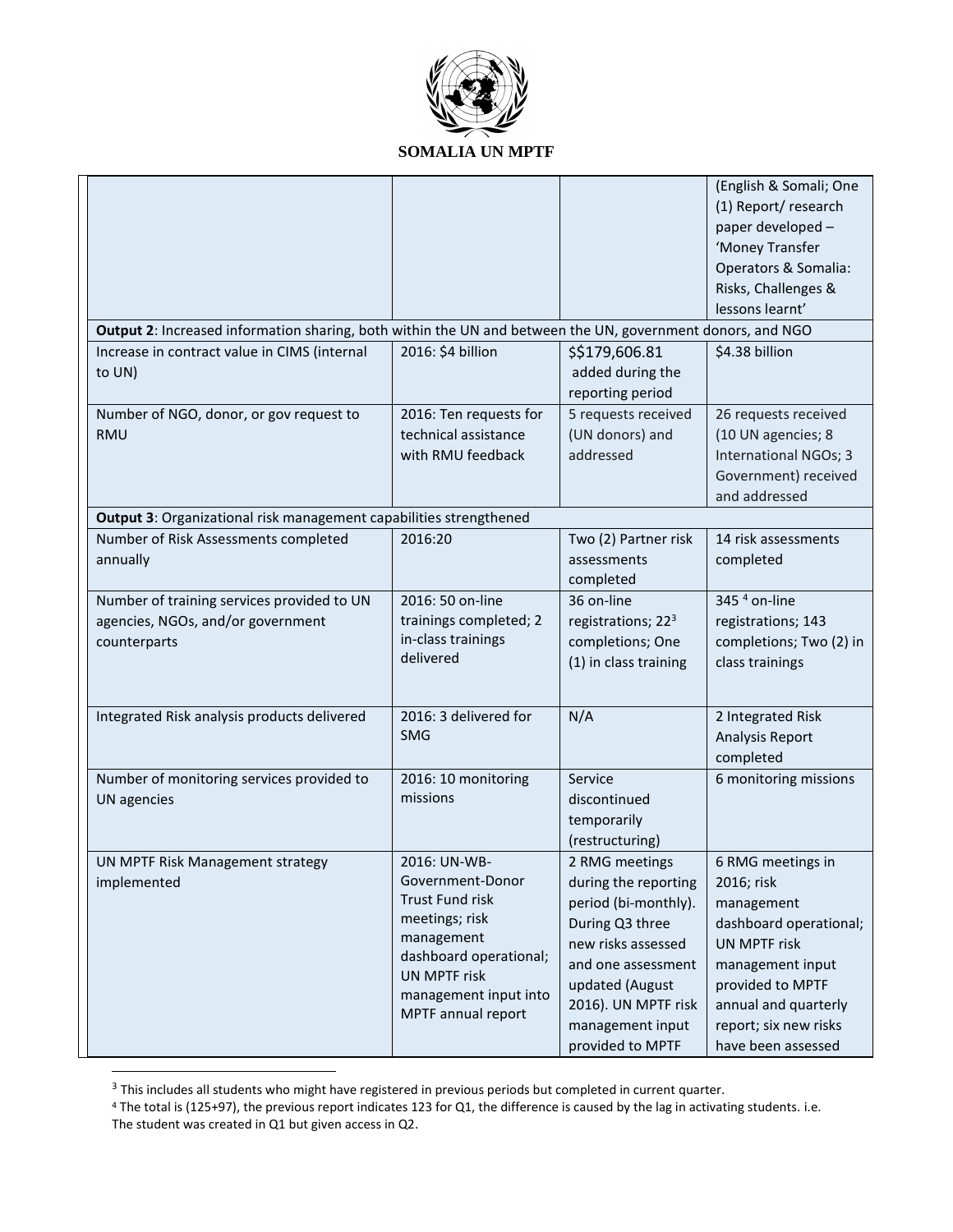

|                                                                        |           | quarterly reports.      | (two April, one in June   |
|------------------------------------------------------------------------|-----------|-------------------------|---------------------------|
|                                                                        |           | Findings &              | and three in August);     |
|                                                                        |           | recommendations         | Risk update/analysis      |
|                                                                        |           | from MPTF inter-        | calendar has been         |
|                                                                        |           | programme risk          | endorsed by the RMG       |
|                                                                        |           | analysis completed      | in June. Findings from    |
|                                                                        |           | and presented to        | MPTF risk analysis        |
|                                                                        |           | MPTF donor              | presented (document       |
|                                                                        |           | briefing, Direct        | completed) during the     |
|                                                                        |           | contribution            | third quarter 2016.       |
|                                                                        |           | provided to the         | MPTF inter-               |
|                                                                        |           | partner risk            | programme risk            |
|                                                                        |           | management and          | analysis completed and    |
|                                                                        |           | engagement plan         | presented to MPTF         |
|                                                                        |           | prior to                | RMG meeting in            |
|                                                                        |           | engagement of           | August 2016, MPTF         |
|                                                                        |           | PUNOs with project      | donor briefing in         |
|                                                                        |           | partners. SDRF          | August and joint          |
|                                                                        |           | <b>Briefing on MPTF</b> | programmes in             |
|                                                                        |           | risks endorsed by       | September. SDRF           |
|                                                                        |           | the RMG                 | briefing on the MPTF      |
|                                                                        |           | and presented to        | risks endorsed by the     |
|                                                                        |           |                         |                           |
|                                                                        |           | SDRF in October         | RMG in August and         |
|                                                                        |           | 2016                    | presented and             |
|                                                                        |           |                         | endorsed by SDRF in       |
|                                                                        |           |                         | October.                  |
| Output 4: Enhanced engagement for collective risk management solutions |           |                         |                           |
| Frequency of RWG meetings                                              | 2016:8    | One (1) meeting         | Regular meetings re-      |
|                                                                        |           | convened (June) ;       | established - now         |
|                                                                        |           |                         | bimonthly; Two (2)        |
|                                                                        |           |                         | meeting convened;         |
|                                                                        |           |                         | Three (3) virtual         |
|                                                                        |           |                         | meetingsmeetings          |
| Frequency of Multi-party Forum meetings                                | 2016:6    | 1 meeting               | 3 meetings completed      |
|                                                                        |           |                         |                           |
| CIMS development                                                       | 2016: tbd | Launch of the new       | Two (2) database          |
|                                                                        |           | CIMS, with Capacity     | multi-party-              |
|                                                                        |           | Assessment sharing      | information sharing       |
|                                                                        |           | tool                    | meeting held ; CIMS       |
|                                                                        |           |                         | <b>United Nations</b>     |
|                                                                        |           |                         | <b>Security Council</b>   |
|                                                                        |           |                         | <b>Resolutions tool</b>   |
|                                                                        |           |                         | upgraded with 1026        |
|                                                                        |           |                         | entities; 2015 Somalia    |
|                                                                        |           |                         | <b>Eritrea Monitoring</b> |
|                                                                        |           |                         | Group Data uploaded;      |
|                                                                        |           |                         | Investigations            |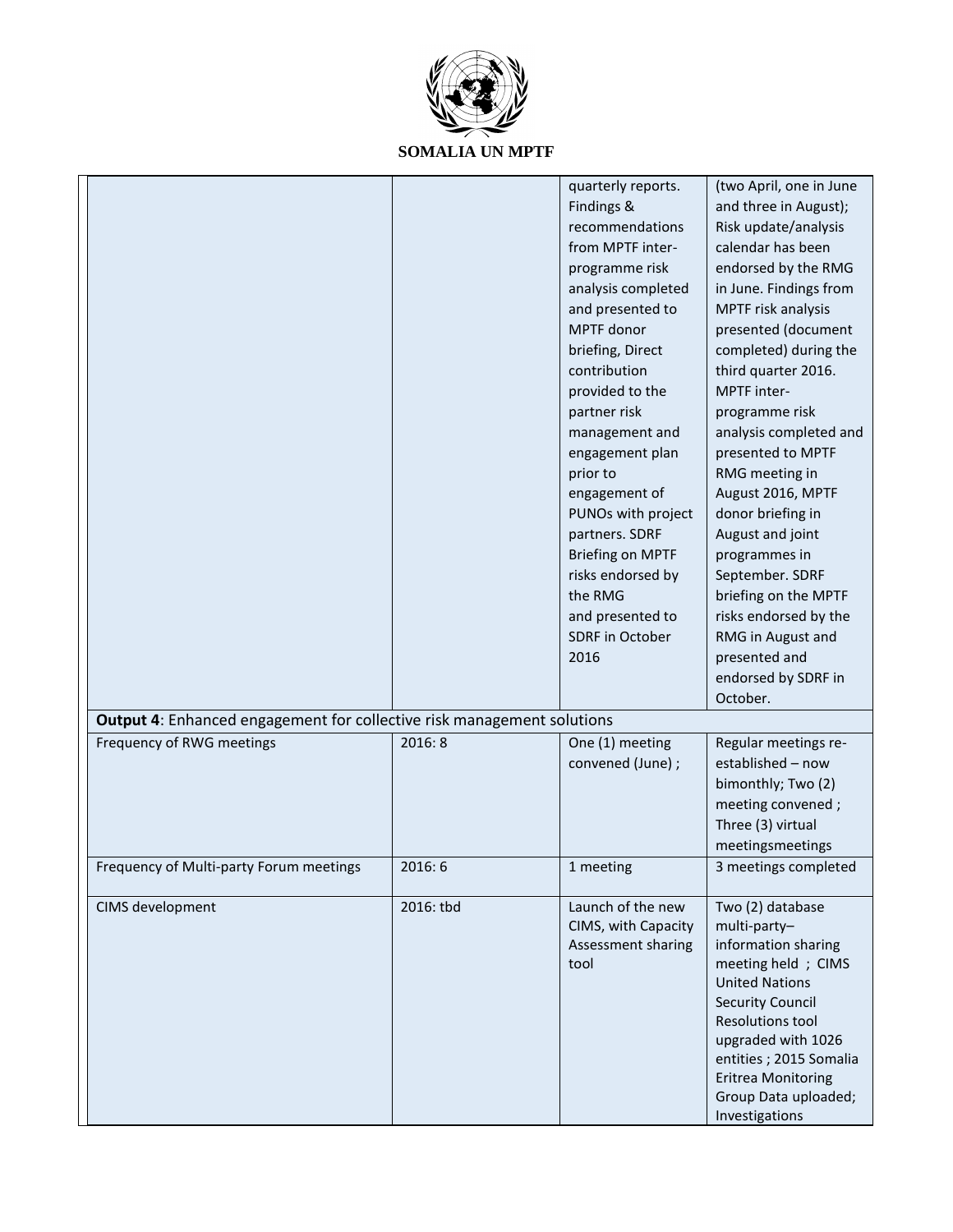

|                                                                                                                                                                                                                         |                                                                           |                                                                                                                                                                                                                                                                                                                                       | Summary tool<br>developed; Multi-<br>ratings functionality<br>implemented;<br>1 data sharing meeting<br>held (integrated into<br>the MPRWG forum) |  |
|-------------------------------------------------------------------------------------------------------------------------------------------------------------------------------------------------------------------------|---------------------------------------------------------------------------|---------------------------------------------------------------------------------------------------------------------------------------------------------------------------------------------------------------------------------------------------------------------------------------------------------------------------------------|---------------------------------------------------------------------------------------------------------------------------------------------------|--|
| Increased communication/outreach<br>initiatives                                                                                                                                                                         | 2016: three NGO<br>outreach events                                        | Sensitization<br>sessions with<br><b>Education Cluster,</b><br><b>Food Security</b><br><b>Cluster and Health</b><br>Cluster leadership<br>on the RMU and its<br>role in<br>strengthening NGO<br><b>Risk Management</b><br>capacity<br>1 Bi-monthly<br>meeting held with<br><b>NGO Country</b><br>Directors for<br>information sharing | Five $(5)$                                                                                                                                        |  |
| <b>Output 5: Effective programme management</b>                                                                                                                                                                         |                                                                           |                                                                                                                                                                                                                                                                                                                                       |                                                                                                                                                   |  |
| Completion rate of Project Board<br>recommendations                                                                                                                                                                     | 2016: 100%, including<br>project review<br>completed by<br>September 2016 | N/A                                                                                                                                                                                                                                                                                                                                   | N/A                                                                                                                                               |  |
| Number of Project Board meetings                                                                                                                                                                                        | 2016:2                                                                    | $\mathbf 0$                                                                                                                                                                                                                                                                                                                           | $\mathbf 0$                                                                                                                                       |  |
| Project Expenditure rate                                                                                                                                                                                                | 2016: 90%                                                                 | 14.53% (current<br>expenditure/overall<br><b>UNOPS budget)</b>                                                                                                                                                                                                                                                                        | 43.16% (cumulative<br>expenditure/overall<br><b>UNOPS budget)</b>                                                                                 |  |
|                                                                                                                                                                                                                         | <b>UN Women</b>                                                           |                                                                                                                                                                                                                                                                                                                                       |                                                                                                                                                   |  |
| Output 1: Side event organized at the High Level Partnership Forum in Istanbul in February 2015 with the view<br>to ensuring donor commitments to UNSCR1325 on Women, Peace and Security and its subsequent resolutions |                                                                           |                                                                                                                                                                                                                                                                                                                                       |                                                                                                                                                   |  |
| Level of commitment of donors and Somali<br>government to WPS in side event report                                                                                                                                      | Side event organized,<br>commitments reflected<br>in side event report    | N/A                                                                                                                                                                                                                                                                                                                                   | Achieved                                                                                                                                          |  |
| Output 2: Strategic monitoring and results framework established at PSG, MPTF and country level output level<br>on WPS                                                                                                  |                                                                           |                                                                                                                                                                                                                                                                                                                                       |                                                                                                                                                   |  |
| Availability of M&ER support staff to PSG and<br><b>MPTF</b><br>M&E                                                                                                                                                     | One staff in place                                                        | N/A                                                                                                                                                                                                                                                                                                                                   | One staff in place                                                                                                                                |  |
| WPS elements reflected in PSG and MPTF<br>M&E                                                                                                                                                                           | Indicators in PSG and<br>UN MPTF M&E                                      | Specific section on                                                                                                                                                                                                                                                                                                                   | Initial discussion on                                                                                                                             |  |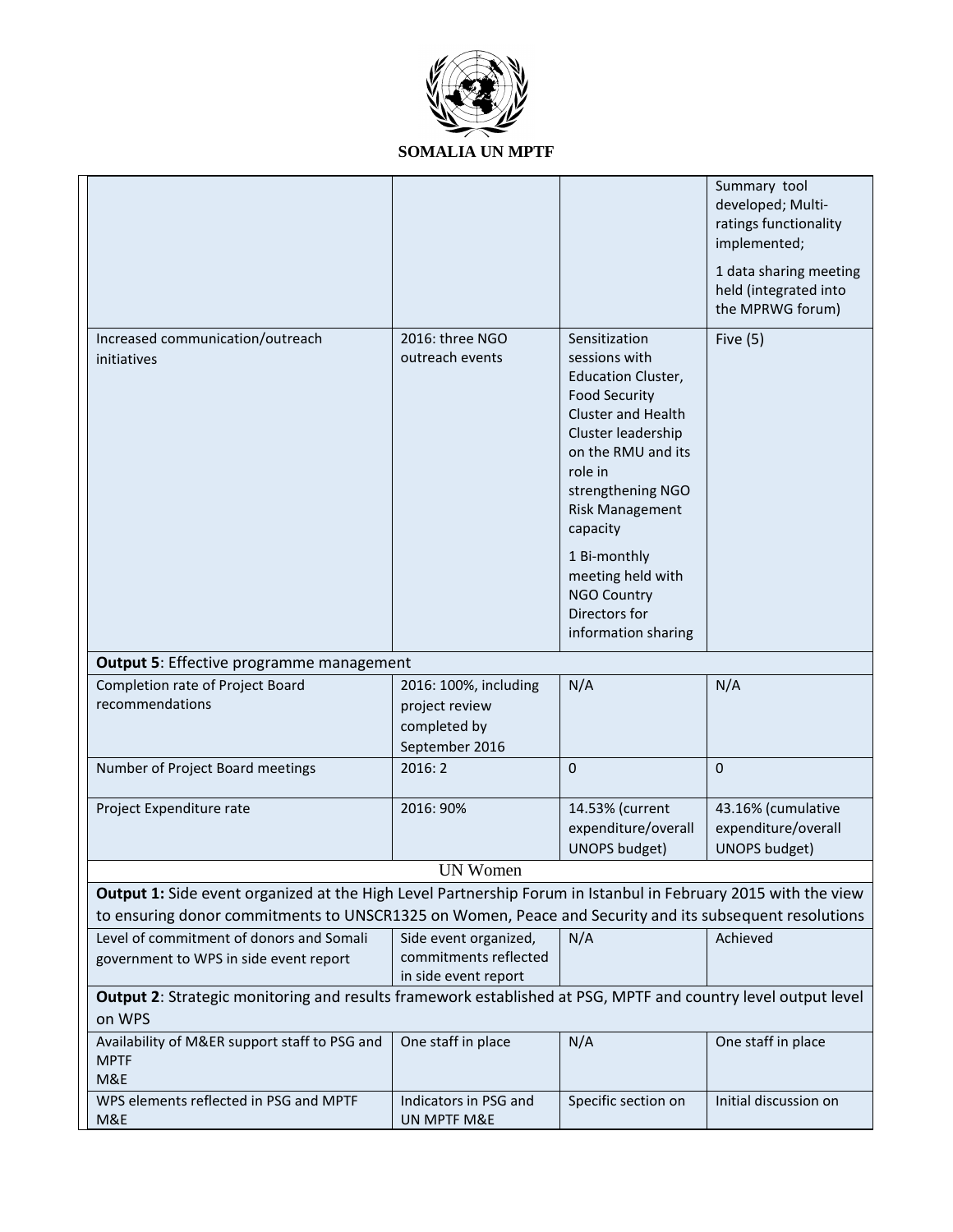

| framework                                                                                                      | framework developed                        | gender included in                    | M&E framework for                              |  |  |  |
|----------------------------------------------------------------------------------------------------------------|--------------------------------------------|---------------------------------------|------------------------------------------------|--|--|--|
|                                                                                                                | and                                        | the NDP. Clear                        | NDP conducted                                  |  |  |  |
|                                                                                                                | reported                                   | targets and                           |                                                |  |  |  |
|                                                                                                                |                                            | milestones                            | resulting in a sharp and<br>concise section (4 |  |  |  |
|                                                                                                                |                                            | responding to the                     | pages) on gender                               |  |  |  |
|                                                                                                                |                                            | SDGs included.                        |                                                |  |  |  |
|                                                                                                                |                                            | <b>Indicators for MPTF</b>            | including targets and<br>milestones. JPs can   |  |  |  |
|                                                                                                                |                                            | improved (three                       |                                                |  |  |  |
|                                                                                                                |                                            | specific on gender).                  | now report on specific                         |  |  |  |
|                                                                                                                |                                            | <b>UN Gender Strategy</b>             | gender indicators.<br>Accountability           |  |  |  |
|                                                                                                                |                                            | (an accountability                    | framework for the UN                           |  |  |  |
|                                                                                                                |                                            | framework)                            | completed, to be                               |  |  |  |
|                                                                                                                |                                            | completed. Letter of                  | approved by the SMG                            |  |  |  |
|                                                                                                                |                                            | Agreement with                        | in Q4. LOA agreed to,                          |  |  |  |
|                                                                                                                |                                            | ACU for PSG/Pillar                    | will be approved for                           |  |  |  |
|                                                                                                                |                                            | WG accountability                     | implementation in                              |  |  |  |
|                                                                                                                |                                            | in addressing                         | October.                                       |  |  |  |
|                                                                                                                |                                            | gender completed.                     |                                                |  |  |  |
| <b>Output 3: Establishment of a national platform for coordination on WPS supported</b>                        |                                            |                                       |                                                |  |  |  |
| Availability of an operational platform                                                                        | One platform                               | New approach                          | Not yet achieved. Draft                        |  |  |  |
|                                                                                                                | operational and                            | agreed to: initial 18                 | JP doc completed.                              |  |  |  |
|                                                                                                                | addressing WPS                             | months' analytical                    | Pipeline document for                          |  |  |  |
|                                                                                                                |                                            | phase followed by                     |                                                |  |  |  |
|                                                                                                                |                                            | an informed design                    | SDRF completed.<br>Agreed with PSG2 co-        |  |  |  |
|                                                                                                                |                                            |                                       | chair to start pipelining                      |  |  |  |
|                                                                                                                |                                            | process.                              | in November as                                 |  |  |  |
|                                                                                                                |                                            |                                       |                                                |  |  |  |
|                                                                                                                |                                            |                                       | springboard to the<br>Pillar WG on justice     |  |  |  |
|                                                                                                                |                                            |                                       | and security.                                  |  |  |  |
| Output 4: Support to the establishment of data collection and analytical capacity on gender issues within the  |                                            |                                       |                                                |  |  |  |
| Somali government institutions, resulting in the issuing of the State of the Somali Women and Men Report.      |                                            |                                       |                                                |  |  |  |
|                                                                                                                |                                            |                                       |                                                |  |  |  |
| Availability of State of Somali Women and<br>Men Report                                                        | One flagship report                        | Consultant<br>identified after        | In progress, not yet                           |  |  |  |
|                                                                                                                | issued by a relevant<br>Somali institution |                                       | achieved. The option                           |  |  |  |
|                                                                                                                |                                            | delays caused by 3<br>rounds of       | paper need to be<br>concluded (funded by       |  |  |  |
|                                                                                                                |                                            | advertisement and                     | <b>UN-WB Trust Fund</b>                        |  |  |  |
|                                                                                                                |                                            | two unsuccessful                      | before the actual                              |  |  |  |
|                                                                                                                |                                            | interview rounds                      |                                                |  |  |  |
|                                                                                                                |                                            |                                       | capacity development                           |  |  |  |
|                                                                                                                |                                            |                                       | program can start, to                          |  |  |  |
|                                                                                                                |                                            |                                       | be co-funded by JP                             |  |  |  |
| Enablers                                                                                                       |                                            |                                       |                                                |  |  |  |
| Output 5: Revision of existing analytical work on the political economy of access to justice to include gender |                                            |                                       |                                                |  |  |  |
| equality considerations and perspectives.                                                                      |                                            |                                       |                                                |  |  |  |
| Availability of report                                                                                         | one report<br>disseminated on the          | Briefing note of<br>women's access to | Achieved. Research                             |  |  |  |
|                                                                                                                | political economy of                       |                                       | report available to                            |  |  |  |
|                                                                                                                |                                            |                                       |                                                |  |  |  |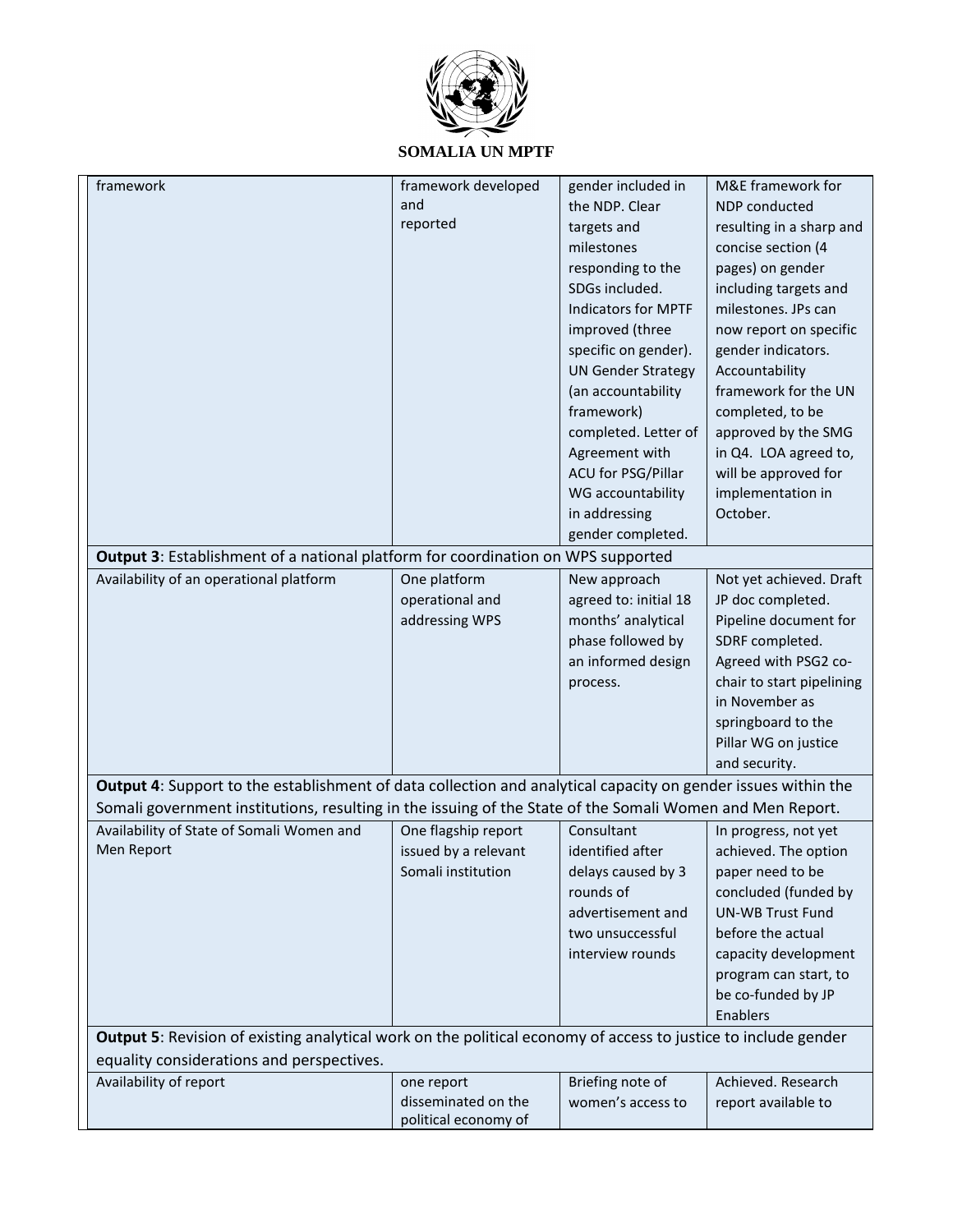

|  | women's access | justice and security         | HLPF 2016; briefing     |
|--|----------------|------------------------------|-------------------------|
|  | to justice     | finalized. Company           | paper available         |
|  |                | selected for 2 <sup>nd</sup> | September 2016 (both    |
|  |                | round of research            | co-funded with          |
|  |                | on women's access            | Sweden); second phase   |
|  |                | to justice and               | of research on access   |
|  |                | security. Company            | to justice and security |
|  |                | selected for                 | initiated (co-funded    |
|  |                | research on women            | with JP ROLS);          |
|  |                | and agency.                  | analytical work on CVE  |
|  |                | Analytical work on           | advertised.             |
|  |                | CVE in Somalia and           |                         |
|  |                | the region                   |                         |
|  |                | advertised.                  |                         |

### **NARRATIVE**

## **UNDSS**

With UN MPTF support, UNDSS was able to maintain Medical Emergency Teams across Somalia, including in Dolow, where a number of UN agencies and international staff operate, and to secure replacements for security vehicles. MERT equipment and supplies including medicine been have procured. On-going payments for the Airport Road security arrangements (through NISA) continued, with few security related incidents reported in the area throughout the reporting period, including during the high-risk Ramadan period. Surge Officer has reinforced the capacity of the DSS team to deliver on crucial mandate.

## **RCO**

The RCO (with the UNSOM New Deal team) continued to provide support to the SDRF monthly meetings in Mogadishu and provided policy and technical assistance to MoPIC, the Office of the DPM and the ACU in the NDP process, including discussions on the design of a new Mutual Accountability Framework.

The RCO also coordinated the UN (including UNSOM) engagement in the NDP process, organising a series of FGS-UN roundtables and consolidating strategic level feedback to successive drafts of the NDP.. The feedback included a strong focus on Youth, with the RCO Youth Advisor providing in-depth reviews of the NDP to ensure adequate youth mainstreaming. The UN's Youth agenda also included follow up on the implementation of the UN Youth strategy and renewed advocacy with the Ministry of Youth to finalize its Youth Policy on the basis of genuine consultations.

The RCO led the design of new programmes funded by the PBF. These programmes (in ISWA and Jubbaland) apply the CRESTA approach, by combining local community recovery interventions with support to governance mechanisms, and the use of the UN National Window.

A new strategic initiative to increase support to People with Disabilities was launched, with initial consultations across Somalia highlighting the relevance of the issue, and the need for the UN to spearhead a multi-stakeholder effort at policy, advocacy, legal and programming levels.

The RCO continued to coordinate a comprehensive socio-economic integration response to the Dadaab issue,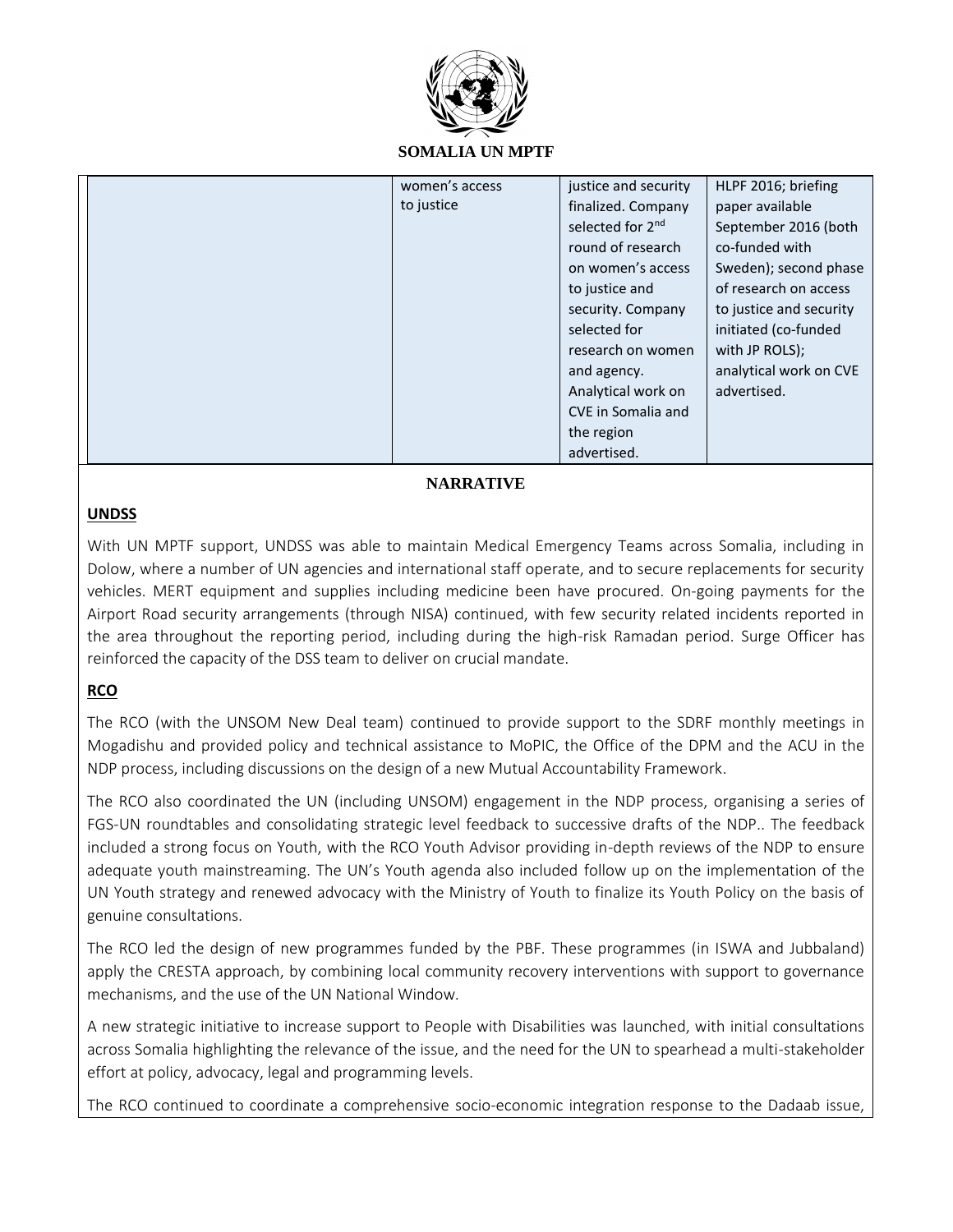

and the need to support IDPs, returnees, host communities and host authorities

In Somaliland, the RCO coordinated the development and submission of a 'Offer of Support' to the authorities on the type and depth of support that the UN can provide for the drafting of the Somaliland Development Plan.

Finally, the RCO continued to perform its MPTF Secretariat functions, with the release of the Q2 report, the Newsletter, and the convening of monthly donor briefings. With support from UN Women and the Senior Gender Advisor, the RCO developed new Gender indicators for the Joint Programmes and the MPTF (reported on as of 31 October 2016)

## **RMU**

Over the reporting period, *the RMU completed its restructuring* by securing funding for its fiscal year (Sep 2016-August 2017), including through UNCT cost sharing, and discontinuing two posts (International Monitoring and Communications Officer posts), while adding one National Monitoring Officer post.

*A new Contractor Information Management System (CIMS) was launched* with a cleaner, more vibrant look and feel, with enhanced functionality. This new CIMS includes charts and graphs that make it more visually appealing and easier to access and interpret information. It also includes a Capacity Assessment tool allows agencies to upload and share their capacity assessments and a Multi*-Rating Tool* to allow agencies to provide informal performance ratings on a partner, without the need to share confidential information.

As part of the implementation of the National Window, the RMU, with the RCO, delivered an intensive 5-day training to the PIU in the Ministry of Finance and other government officials (risk management, national procurement, communications, project management, monitoring & evaluation, do no harm and audit) and continued its work on implementing the \$2 million of PBF resources through national systems.

In August, the RMU presented its *second integrated risk profile* to the UN senior leadership, highlighting system wide risks related to strategic initiatives, donor trends, Somali ID processes, and operational matters. The RMU, in partnership with UNSOM's analytical team, also produced reports on Renewable Energy/Electricity and the Telecommunication sectors, highlighting risks and opportunities for the UN to engage in each sector.

In July, the RMU delivered an *in-class training* to the Food Security cluster in Mogadishu (UNCC). Risk Management training was also provided to government partners engaged in the implementation of JP Rule of Law.

Finally, the RMU with the WB, Sweden, DFID. EC and the ACU continued to monitor *risks to the SDRF* and to implement treatment measures. In this quarter, risks analyzed and treated included Fund Administrator collaboration, PFM, and security costs. The RMU also worked with several of the MPTF Joint Programmes to strengthen their own risk management procedures and approaches.

#### **UN Women**

During the reporting period, UN Women delivered a sharp and concise chapter on gender in the NDP including targets and milestones. This work included extensive lobbying and negotiations with the Ministry of Planning and the Ministry of Women and Human Rights Development to agree on specific texts.

Three specific gender indicators for monitoring investments targeting gender issues for all MPTF Joint Programmes were agreed to.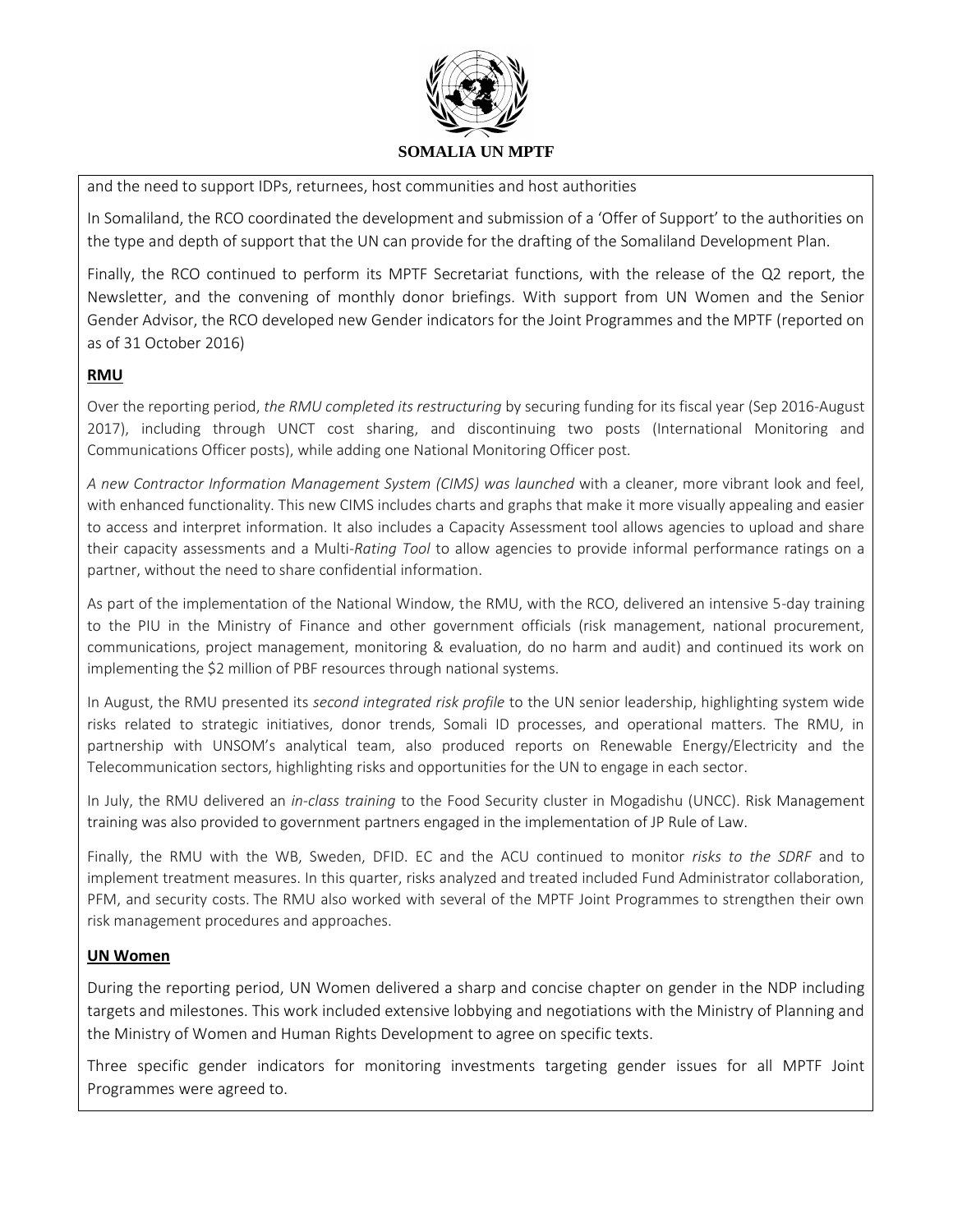

UN Women financed, led and coordinated the work of the Gender Theme Group to complete the UN Gender Strategy. This strategy is unique in its kind by not addressing thematic areas but rather it serves as an accountability framework for the UN AFPs and UNSOM to respond to the NDP and the UN Strategic Framework (UNSF). UN Women has also finalized negotiations of an agreement with the Aid Coordination Unit to develop a strategy for ensuring that pipelined projects for MPTF addresses gender and adhere to the 15% funding target.

The new Joint Programme on Human Rights Women and Security will be pipelined by November, a bit delayed as the strategic approach was altered to ensure an initial 18-month period (February 2017- July 2018) of analytical work to inform further programming (four year programme 2018-2021). Links made to the Comprehensive Approach to Security to ensure coherence. The second stage of the research on women's access to justice and security has started, and will be co-funded by JP Enablers given that one of its outputs will be to provide background material for HLPF 2017. JP Enablers initiated this work early in the year to inform HLPF 2016, and led to the endorsement by the FGS and the donor community of increased focus on WPS. This is now reflected in the NDP. More targeted analytical work on women and violent extremism was advertised during Q3, looking at it in a regional perspective. Further to this, during this reporting period we initiated two pieces of analytical work on FGM, which will also form background for the work on human rights, women and security agenda. The first initiative is intergenerational dialogues on FGM with a conference planned for December in Hargeisa and in February 2017 in Addis, and the second reviewing FGM in the context of international criminal law and international conventions, leading to a side event at the CSW 2017 in New York.

Recruitment for the State of Somali Women and Men option paper continued to experience delays due to challenges of recruiting qualified analysts (3 unsuccessful rounds) however, a candidate is identified allowing the work to start during Q4. It is important to note that the UN-WB Trust Fund finances the first phase of this work resulting in an options paper on how to enhance capacity in Somali institution to collect and analyze data. It was always the intention that the JP Enablers was to co-finance the *second phase*, i.e. the actual establishment of these reports and capacity development within Somali institutions. Delays in the first phase has therefore led to delays in the second phase.

#### **Other Key Achievements:** N/A

#### **Challenges (incl: Delays or Deviations) and Lessons Learnt:**

While the Joint Programme on Enablers has received generous funding from donors through the MPTF and beyond, the value and actual costs of enabling services remain insufficiently understood by a number of actors. The Joint Programme will intensify its efforts to communicate the outputs and the impact of its services in allowing UNSOM, the UNCT and partners to operate in a safe, coherent and risk informed manner.

In particular, the Joint Programme on Enablers proves to be an important vehicle to drive strategic and analytical work and allows UN Women to play a value added role across all UN interventions, and also help strengthen UN Women's own programming. For example, findings resulted from the study on women's access to justice and security allowed for a significant public diplomacy event (HLPF) but it also helped informed rule of law programming, as evident in the new 2017 JP ROLS work plan. Denmark's support to the Joint Programme combined with the core support from Sweden has significantly helped mainstream gender. Going forward, the Joint Programme will fund all of UN Women's strategic work. An Additional 1.3 million USD is available from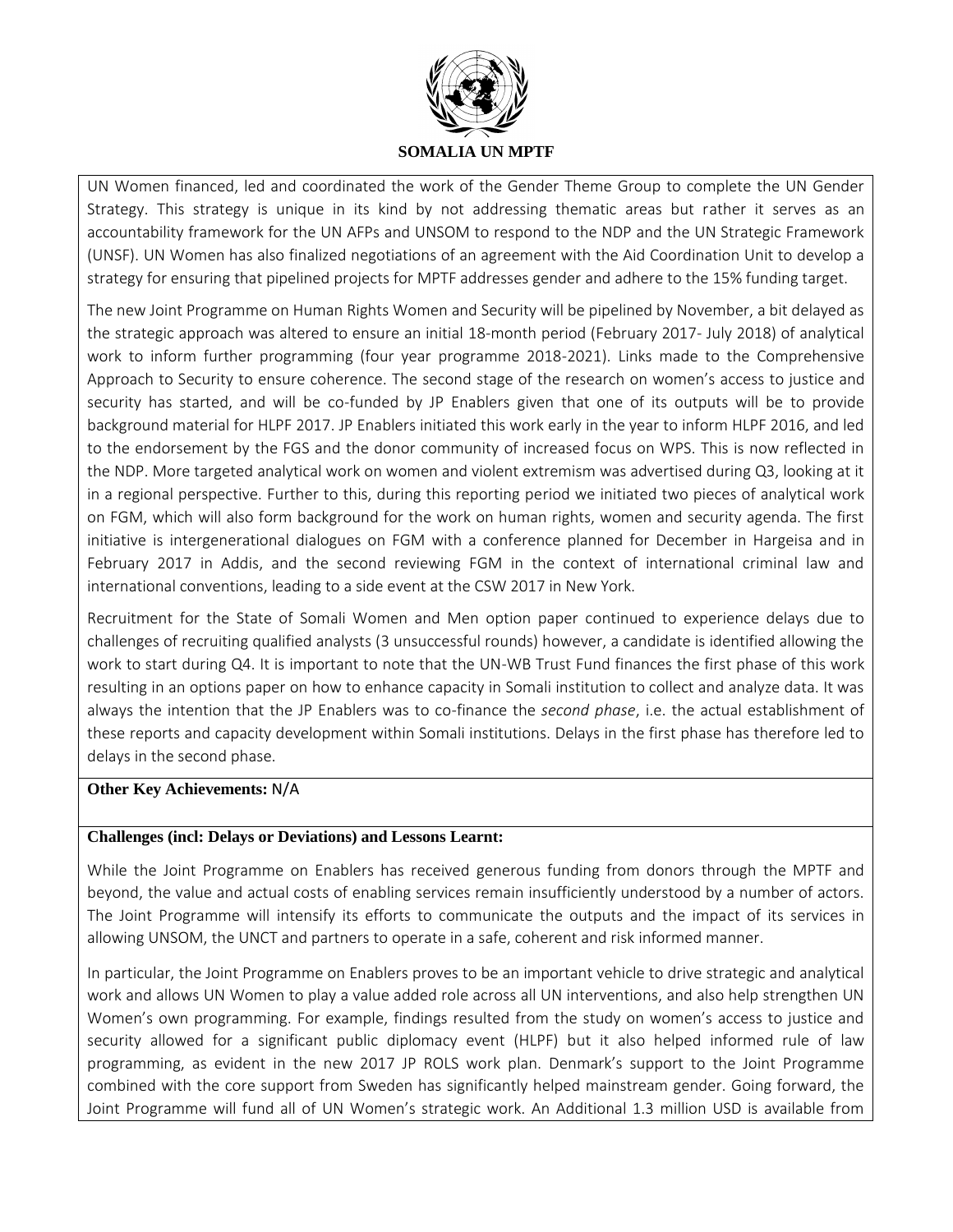

Sweden as soft pledge, which will lead to an expansion in outputs during Q4 and next year. The Joint Programme on Enablers is therefore a model that may be replicated in other countries as a strategic way to mainstream gender,

### **Peacebuilding impact** N/A

#### **Gender**

| Proportion of gender specific outputs                                                     | Total no. of Outputs | Total no. of gender specific<br>Outputs                     |  |  |
|-------------------------------------------------------------------------------------------|----------------------|-------------------------------------------------------------|--|--|
| in Joint Programme <sup>5</sup>                                                           |                      |                                                             |  |  |
| Proportion of Joint Programme staff<br>with responsibility for gender issues <sup>6</sup> | Total no. of Staff   | Total no. of staff with<br>responsibility for gender issues |  |  |
| (for UN Women only)                                                                       |                      |                                                             |  |  |

#### **Communications & Visibility:**

During the reporting period, the RCO developed communication material related to the Cost of Delivery in Somalia. Through infographics and a short video, the material emphasizes the various costs of enabling services, including security and risk management that are required for the UN and partners to operate across Somalia.

In addition, the RCO continued to issue a number of communication products, including the quarterly MPTF newsletter (August 2016), the UNCT website with Joint Programme achievements and social media announcements, that highlight the contribution of donors to the MPTF and to Somalia's priorities.

The UN Women segment includes a photo and video session completed in Somaliland, in preparation for the FGM conference in Hargeisa in December, the FGM conference in Addis in February, and for side event at CSW 2017 and HLPF 2017

#### **Looking ahead**

#### **UNDSS**

N/A

**RCO**

 $\overline{\phantom{a}}$ 

In the coming months, the RCO will coordinate the design of a provisional UN Strategic Framework and the UN's engagement with both the FGS and donors on areas of UN support that could be channeled through the UN MPTF. A strategic dialogue on the place and added value of the MPTF will be accelerated.

As the central unit in the Integrated Office of the DSRSG/RC/HC, the RCO will also continue to support a number

<sup>&</sup>lt;sup>5</sup> Gender Specific Outputs are those that are specifically designed to directly and explicitly contribute to the promotion of Gender Equality and Women's Empowerment.

<sup>&</sup>lt;sup>6</sup> Staff members are those contracted to undertaken work for the Joint Programme including full time staff, consultants, advisors, interns, etc. Staff members with responsibility for gender issues are those who have gender related activities included in their Terms of Reference.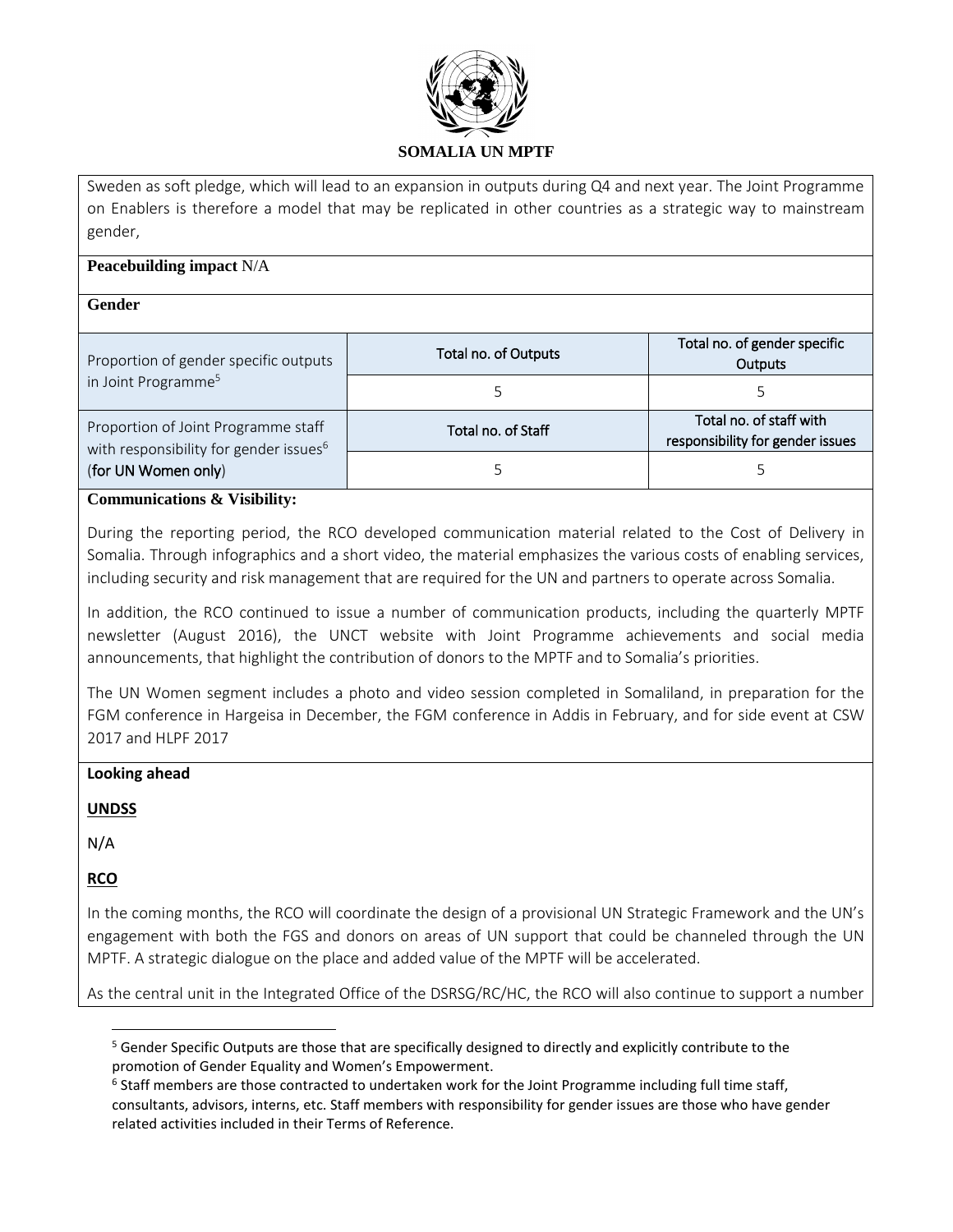

of key strategic initiatives, namely: CRESTA, Food Security, Youth, Durable Solutions, and Disabilities.

The RCO will furthermore continue its support to the FGS and Regional States, in close collaboration with NGOs to develop a road map towards a harmonized regulatory framework for NGOs in Somalia

The RCO will also complete a research piece on stabilisation related strategic communications.

Finally, the RCO will now initiate the implementation of the \$13million investment from the Peacebuilding Fund.

As part of its MPTF secretariat functions, the RCO will look to further improve the MPTF's Human Rights and Conflict Sensitivity indicators (following a similar effort on Gender in Q3).

### **RMU**

Over the next quarter, the RMU will revise its in-class training module and inaugurate a more tailored version with a Cluster based training (location to be determined).

The RMU will also support a collective exercise, with DOCO support, to explore how capacity assessments is applied in Somalia and how various approaches can be harmonized for greater due diligence and lower transaction costs.

A three -tier response (public lines, a collective management response, and an action plan for specific recommendations) to the upcoming report by Transparency International will be designed and implemented. Finally, a number of partner risk assessments are scheduled.

#### **UN Women**

It is envisaged that: (i) the UN Senior Management Group (SMG) will approve the UN Gender Strategy and based on this a BBL will be organized (November); (ii) FGM conference will take place in Hargeisa called 'Intergenerational Dialogues' (4 December); (iii) a briefing paper on 'Gender and the Spoiler Economy in Somalia' will be issued.